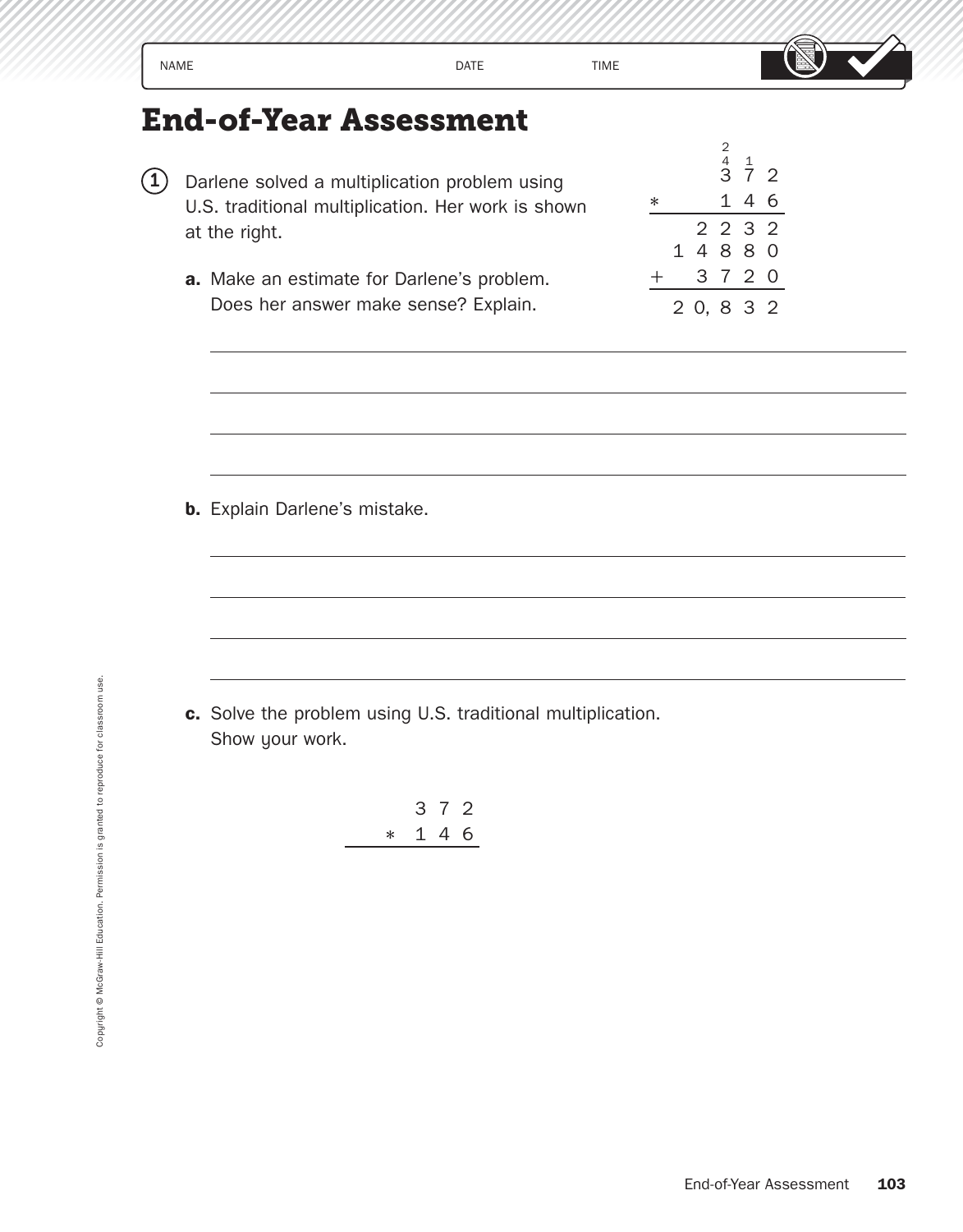| NAME | DATE | TIME | $\Delta$ $\sim$ $\sim$ $\sim$ $\sim$ $\sim$<br>en d<br>m.<br><u>, www</u><br>- جانالسا ہے |
|------|------|------|-------------------------------------------------------------------------------------------|

2 **a.** Jerome is helping pack canned goods into boxes for the food pantry. There are 647 cans of food. He can put 16 cans in each box. How many boxes does Jerome need?

|                                                | Jerome needs _______ boxes.                                                                                                                 |
|------------------------------------------------|---------------------------------------------------------------------------------------------------------------------------------------------|
| <b>b.</b> Explain how you solved this problem. |                                                                                                                                             |
|                                                |                                                                                                                                             |
|                                                |                                                                                                                                             |
|                                                |                                                                                                                                             |
|                                                | a. Write the value of the 2 in each of the following numbers.                                                                               |
| 32,048.671                                     |                                                                                                                                             |
| 406.972                                        |                                                                                                                                             |
|                                                | <b>b.</b> Look carefully at your answers to Part a. How does the value of the 2<br>change as it shifts one place to the left? To the right? |
|                                                |                                                                                                                                             |
|                                                |                                                                                                                                             |
|                                                | c. Use the information in Parts a and b to write a rule about the value                                                                     |
| right in a number.                             | of any digit when it moves one place to the left or one place to the                                                                        |

Copyright © McGraw-Hill Education. Permission is granted to reproduce for classroom use. Copyright © McGraw-Hill Education. Permission is granted to reproduce for classroom use.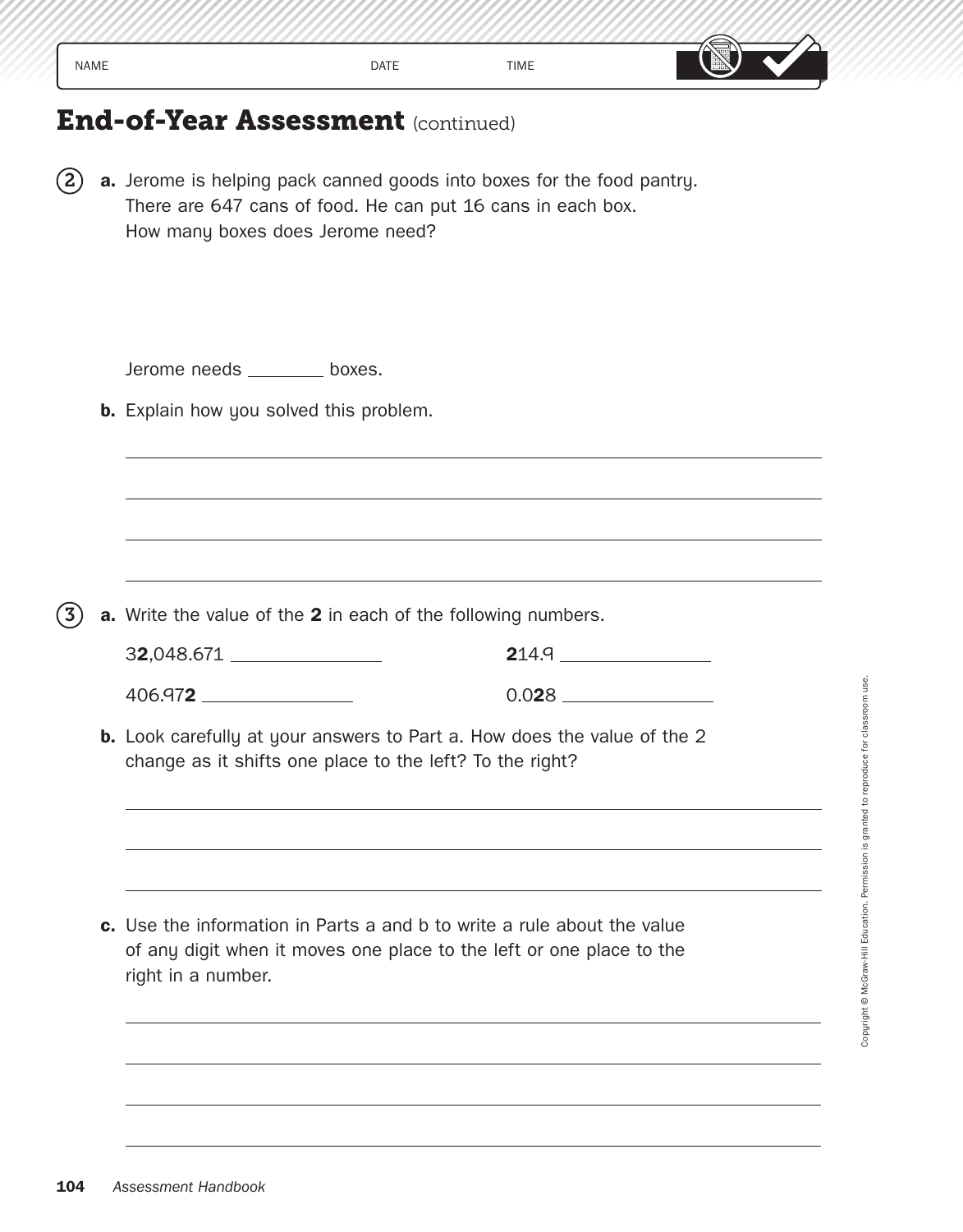|                                | <b>DATE</b> | <b>TIME</b>                                                                                                                                                      |
|--------------------------------|-------------|------------------------------------------------------------------------------------------------------------------------------------------------------------------|
|                                |             |                                                                                                                                                                  |
| <b>c.</b> 0.973 $* 10$ = 9,730 |             | <b>d.</b> $150 * 10 = 15,000,000$                                                                                                                                |
|                                |             |                                                                                                                                                                  |
| <b>a.</b> $2.781$ 58.6         |             | b. 5.081<br>5.008                                                                                                                                                |
|                                |             | <b>End-of-Year Assessment (continued)</b><br>e. Explain how you solved Part a.<br>f. Explain how you solved Part b.<br>Fill in the blanks with $>$ , $<$ , or =. |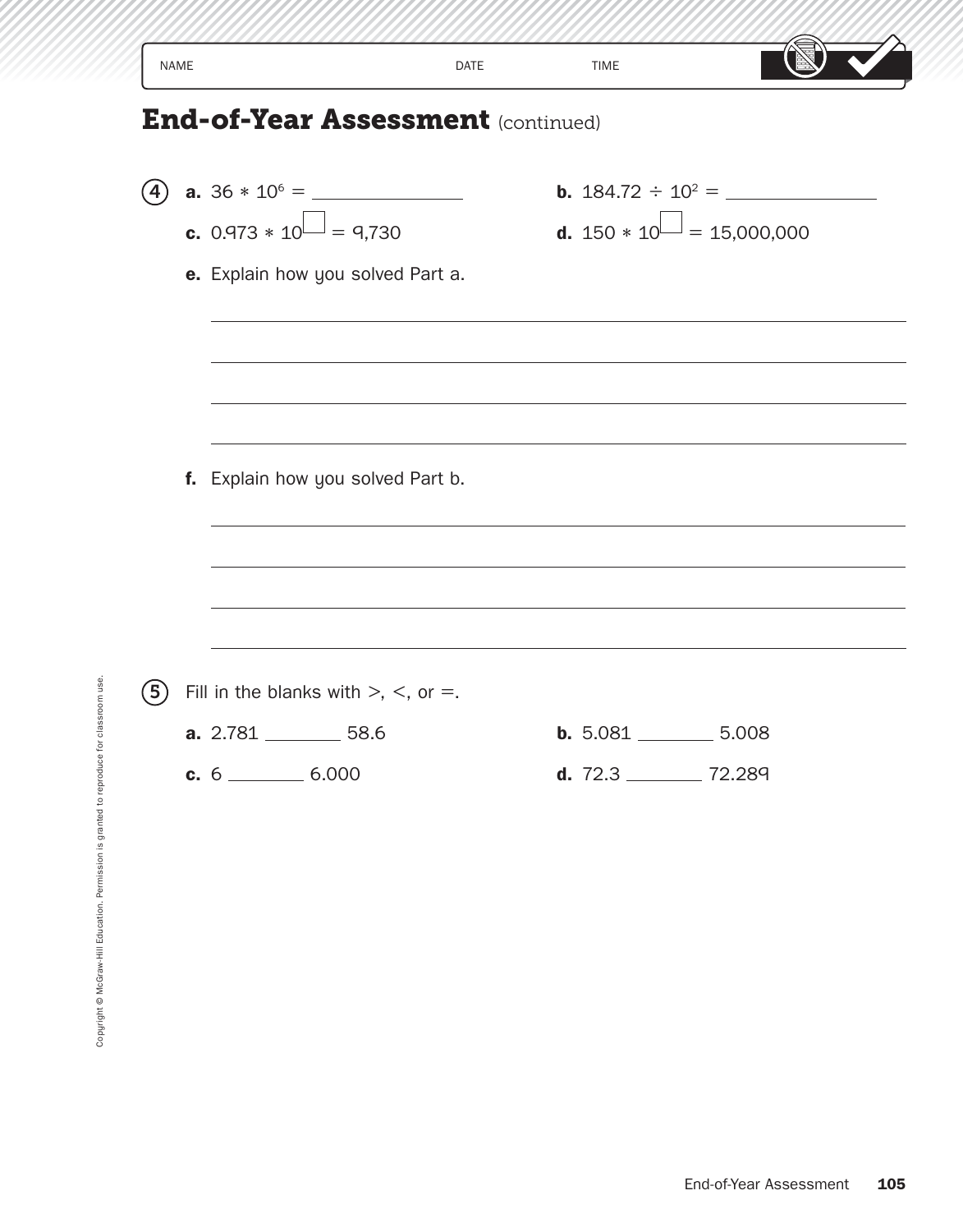| <b>NAME</b> | <b>DATE</b> | <b>TIME</b> | $\sim$ and $\sim$<br>leà |  |  |
|-------------|-------------|-------------|--------------------------|--|--|

Make an estimate and then solve Problems 6–8. Show your work on the computation grid below. Use your estimate to check whether your answer makes sense. **(6)**  $15.8 + 6.97 =$ 

Estimate:

7 38.4 - 12.88 =

Estimate:

8 184 - 65.27 =

Estimate:

 $(9)$  Explain how you solved Problem 8.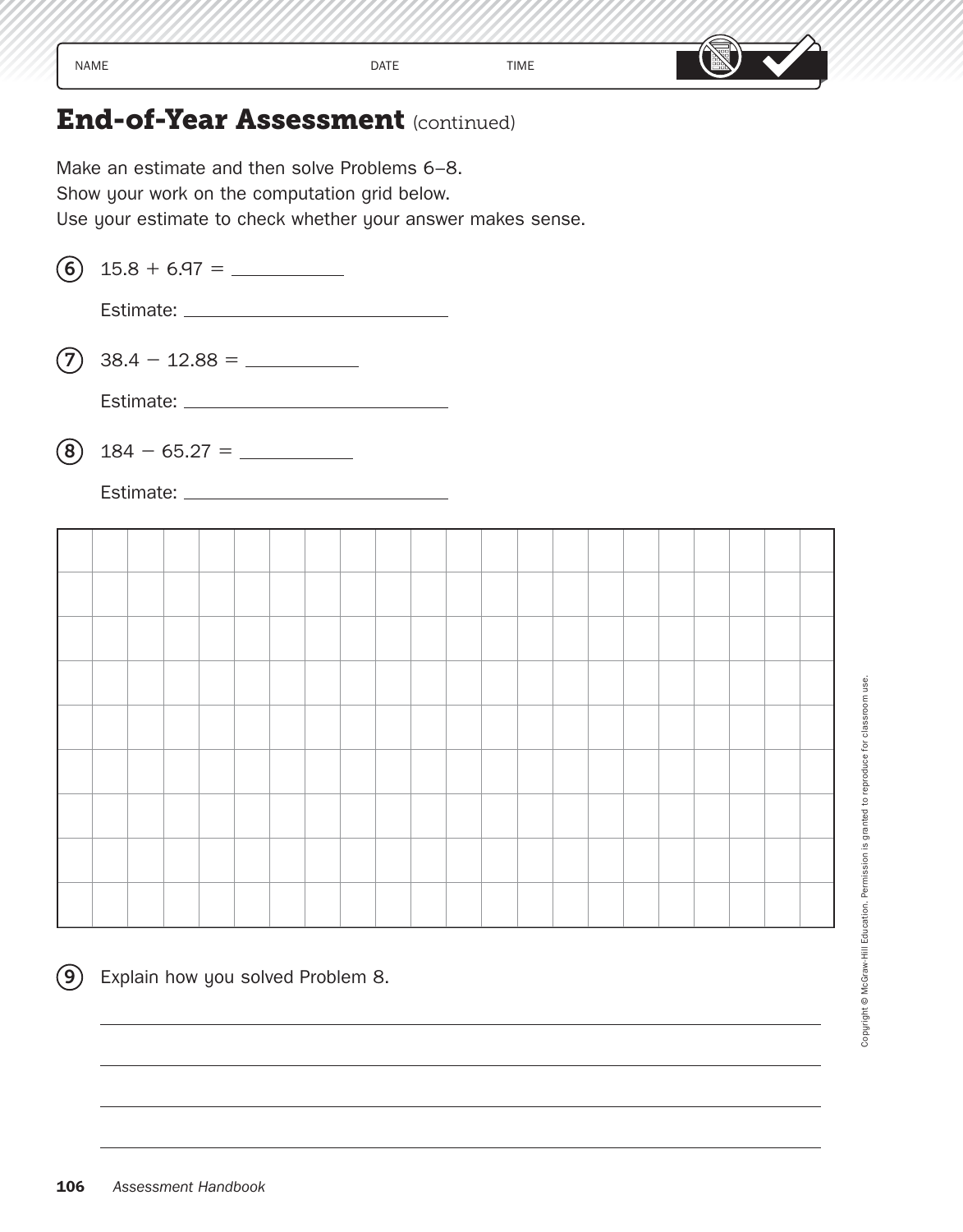| .<br>NAME<br>– | DATE | <b>TIME</b> | <b>Show</b><br>וכוס |
|----------------|------|-------------|---------------------|
|----------------|------|-------------|---------------------|

 $\widehat{\mathbf{10}}$  Gary walked  $2\frac{1}{3}$  miles on Monday,  $3\frac{1}{2}$  miles on Tuesday, and  $1\frac{3}{4}$  miles on Wednesday. How many miles did he walk in the three days?

Gary walked \_\_\_\_\_\_\_ miles.

- **11** Angela was trying to find a fraction equivalent to  $\frac{5}{6}$ .<br>She showed the following work:<br> $\frac{5 * 100}{6 * 100} = \frac{500}{600}$ She showed the following work:
	- She showed t<br> $\frac{5 * 100}{6 * 100} = \frac{500}{600}$
	- 600
	- $\frac{6*100}{6*100} = \frac{200}{600}$ <br>**a.** Is  $\frac{500}{600}$  equivalent to  $\frac{5}{6}$ ? Explain how you know.

**b.** Would Angela get an equivalent fraction if she multiplied  $\frac{5}{6}$  $\frac{5}{6}$  by  $\frac{250}{250}$ 250 ף<br>250 Why or why not?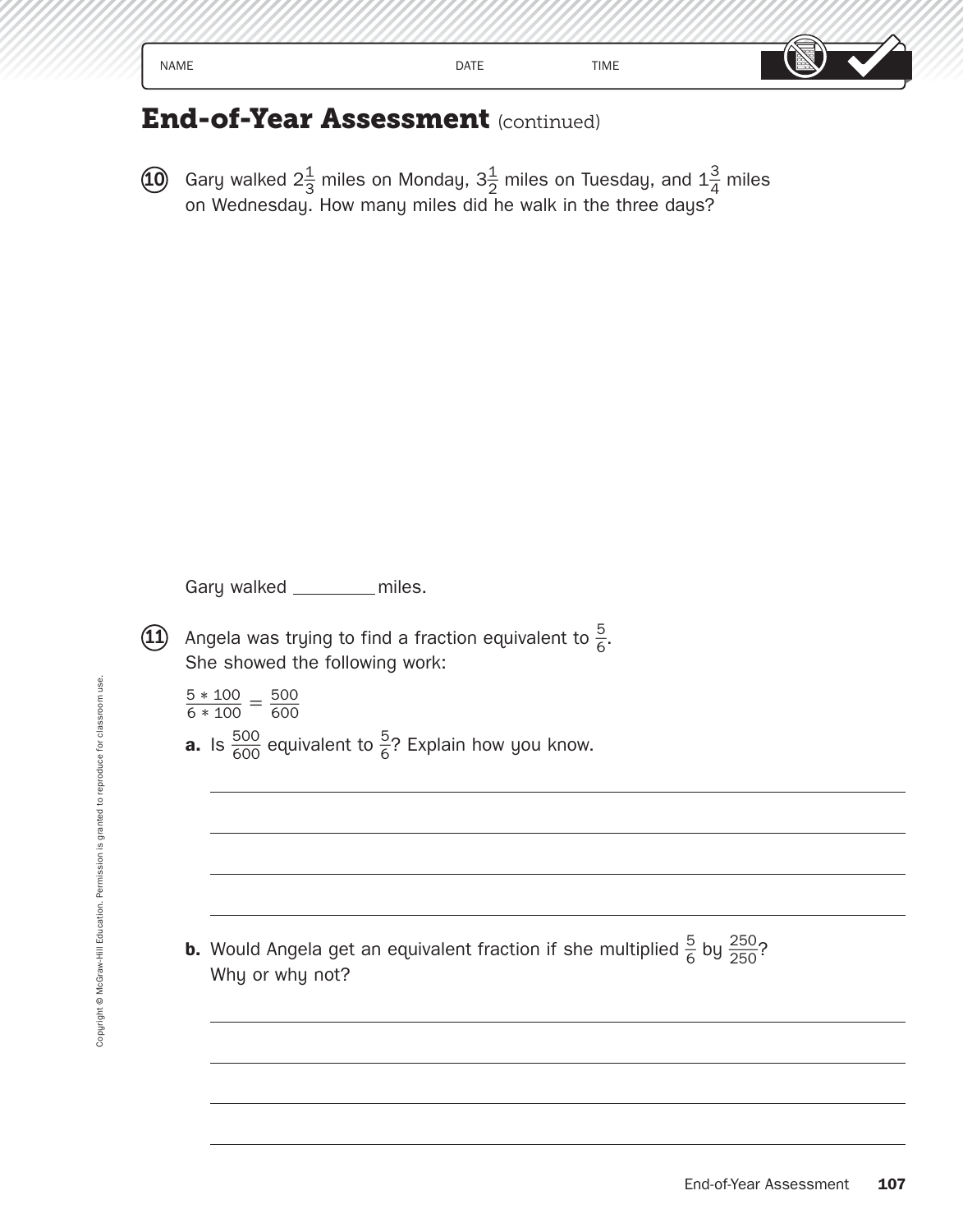| NAME |      |      | $\rightarrow$ $\rho$ oo $\rho$ . |
|------|------|------|----------------------------------|
|      | DATE | TIME | 圖                                |

- $(12)$  Reed's class is painting a giant chessboard on the playground. A chessboard consists of 64 squares arranged in 8 rows and 8 columns. His class is making each square  $\frac{1}{3}$  m by  $\frac{1}{3}$  m.
	- **a.** What will be the length and width of the chessboard in meters? Show your work.

Length: \_\_\_\_\_\_\_\_ meters Width: \_\_\_\_\_\_\_ meters

**b.** What will be the area of the completed chessboard? Show your work. Give your answer in square meters.

Number model:

Area: \_\_\_

**c.** How could you use the number of squares on the chessboard to find the area of the chessboard in square meters?

Mrs. Donlon is preparing pieces of string for her art class. She has 10 feet of string. She wants each of the 23 students in her class to get the same amount of string. How many inches of string will each student get? Show your work.

Each student will get \_\_\_\_\_\_\_ inches of string.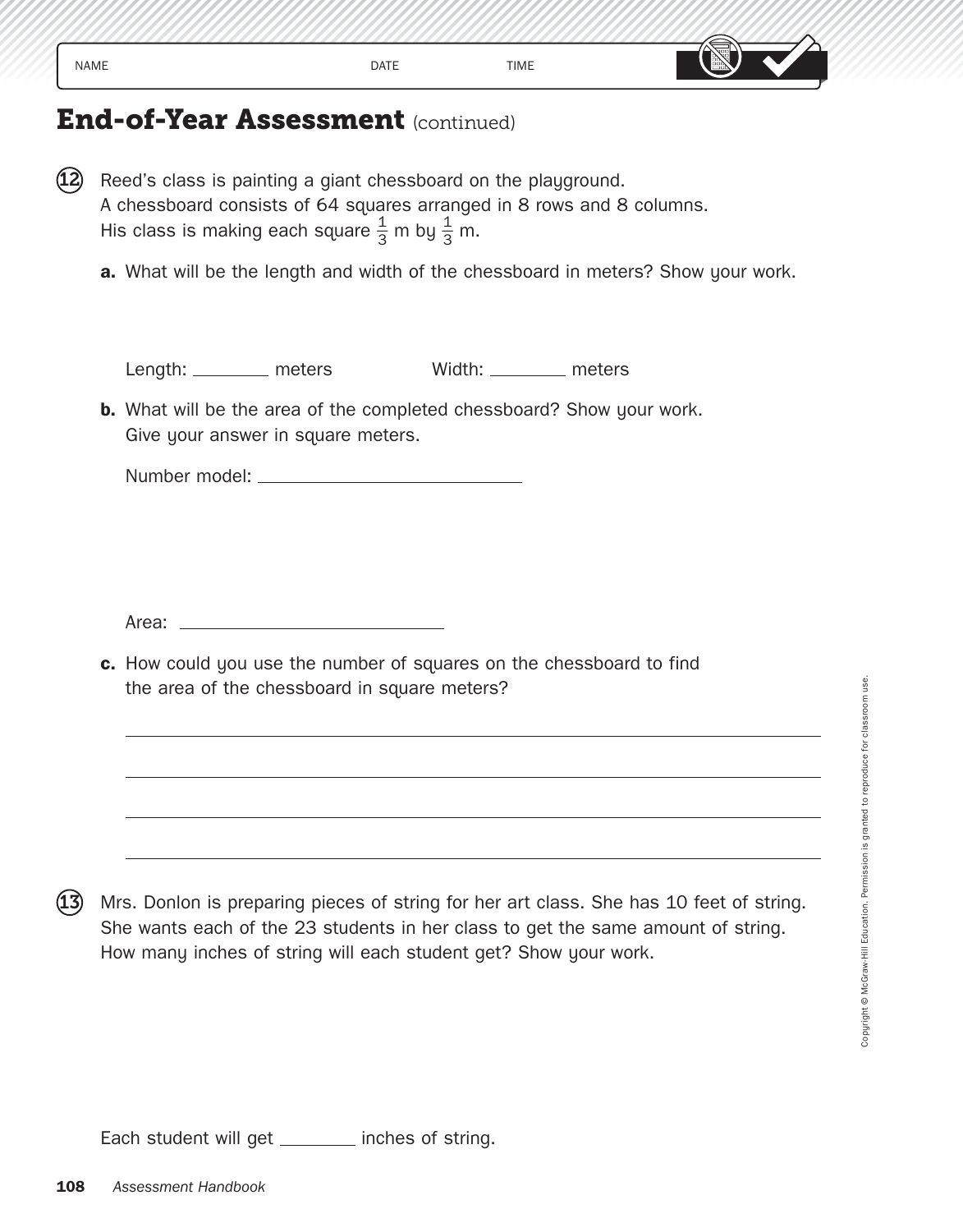| <b>NAME</b> | <b>DATE</b> | <b>TIME</b> | . .<br><b>NOOL</b><br>$\overline{\phantom{0}}$<br>--- |
|-------------|-------------|-------------|-------------------------------------------------------|
|-------------|-------------|-------------|-------------------------------------------------------|

14 Hudson and Molly both solved the problem  $12.8 * 6.4 = ?$ . Here is their work.

| Hudson's work                                                | Molly's work                                                 |
|--------------------------------------------------------------|--------------------------------------------------------------|
| Estimate: $15 * 6 = 90$                                      | $12.8 * 10 = 128$ $6.4 * 10 = 64$                            |
| $\begin{array}{ccc} 1 & 4 \\ 1 & 3 \\ 1 & 2 & 8 \end{array}$ | $\begin{array}{ccc} 1 & 4 \\ 1 & 3 \\ 1 & 2 & 8 \end{array}$ |
| 6 4<br>$\ast$                                                | 6 4<br>$\ast$                                                |
| 5 1 2                                                        | 5 1 2                                                        |
| $+7680$                                                      | $+7680$                                                      |
| 8, 1 9 2                                                     | 8, 1 9 2                                                     |
| $12.8 * 6.4 = 81.92$                                         | $8,192 \div 10^2 = 81.92$<br>$12.8 * 6.4 = 81.92$            |

**a.** Explain Hudson's method of multiplying.

**b.** Explain Molly's method of multiplying.

**c.** Use Hudson's method or Molly's method to multiply 27.2 ∗ 8.8. Explain why you chose that method.

27.2 ∗ 8.8 =

Explanation: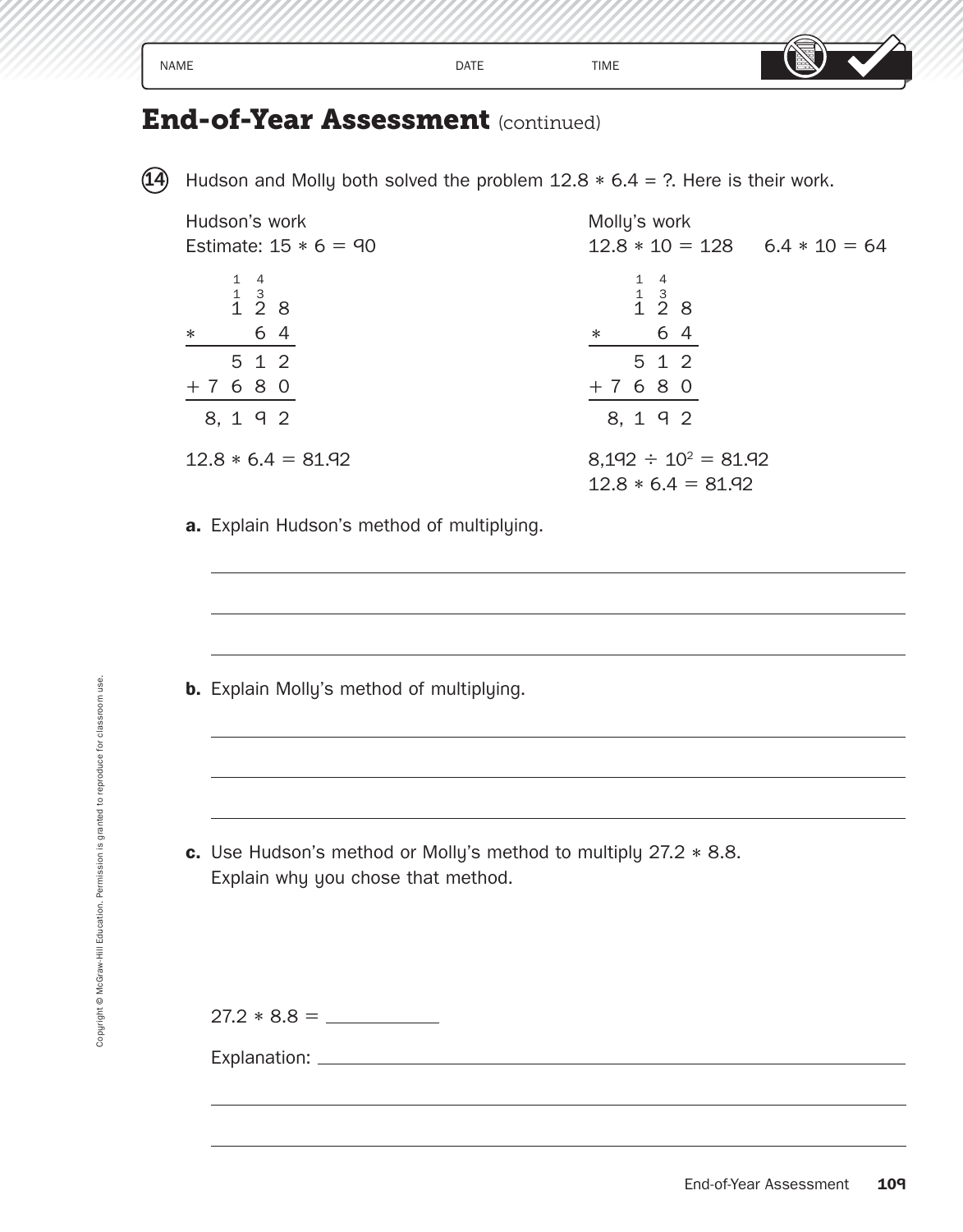| $\cdot$ . $\rightarrow$ $\rightarrow$<br>DATE<br>TIME<br>NAME<br>-<br>حامصه |  |  |  |
|-----------------------------------------------------------------------------|--|--|--|
|-----------------------------------------------------------------------------|--|--|--|

**15 a.** Solve. Show your work.

 $64.8 \div 1.8 = ?$ 

64.8 ÷ 1.8 =

**b.** Explain how you solved the problem.

 $\bf 16$  Graham has  $\frac{1}{3}$  box of food for his iguana that needs to last 6 days. How much food should he give his iguana each day so that it gets the same amount every day?

Number model:

Answer: \_\_\_\_\_\_\_\_\_ box of food

 $\mathfrak{D}\!\!\!\!\!\!\!\!$  Benjamin has 15 feet of ribbon to cut into  $\frac{1}{3}$ -foot sections for a scrapbooking project. If he needs 48 pieces of ribbon to complete the project, does he have enough ribbon? Show your work and explain your answer.

Number model:

Answer: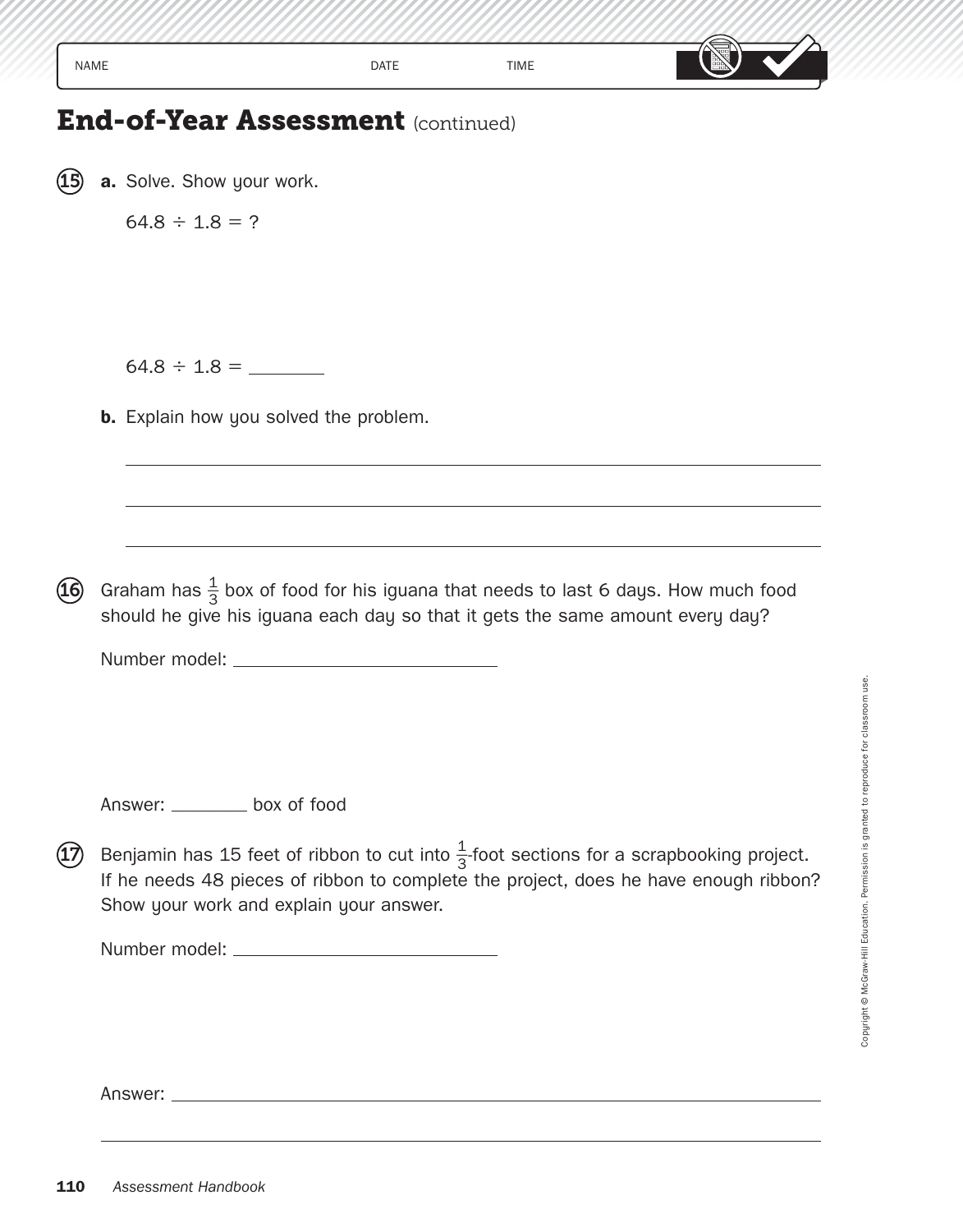| NAME                    | DATE | TIME | __<br>– صافق ہے ج<br>وقق<br>. |
|-------------------------|------|------|-------------------------------|
| $\sim$<br>$\sim$<br>___ |      |      |                               |

 $\overline{18}$   $\frac{5}{8}$  of the students in Siena's class have brown eyes.  $\frac{2}{3}$  of the students with brown eyes are girls. What fraction of the students in Siena's class are girls with brown eyes?

Number model:

Answer: \_\_\_\_\_\_\_ of the students in Siena's class are girls with brown eyes.

19 Jeanne's parents bought a new refrigerator. It is 30 inches long, 18 inches wide, and 60 inches high. What is the volume of the refrigerator? Remember to include the units.

The volu me of the refrigerator is .